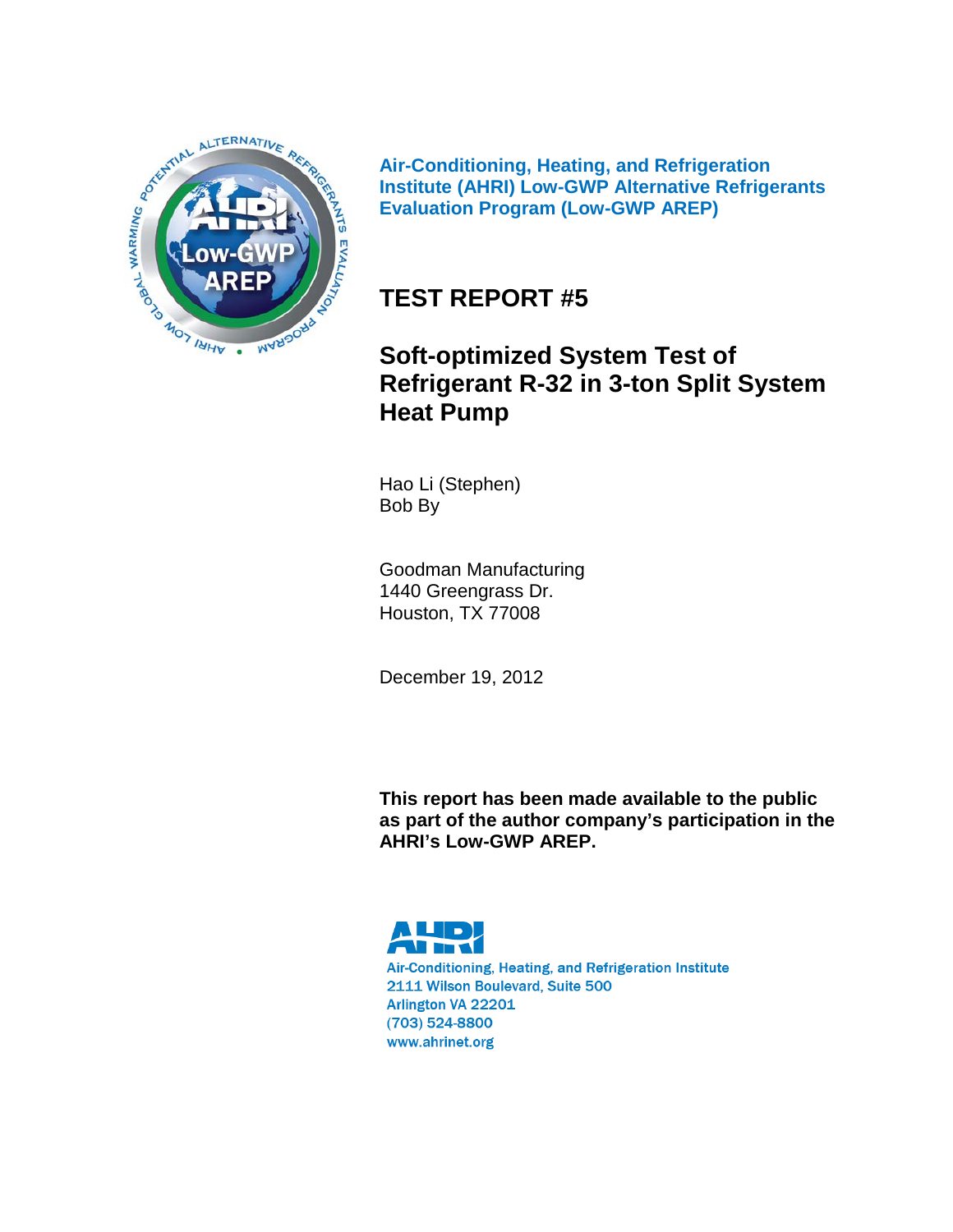## Low-GWP AREP SOFT-OPTIMIZED SYSTEM TEST

### 1. Introduction:

A R410A 3T split system heat pump (SSZ140361BA / AVPTC313714AA) was selected for the system soft-optimization test of R32 in Intertek (1809  $10^{th}$  St. Suite 400, Plano, TX 75074) for 10 days. The baseline test of R410A was performed in Goodman psychrometric lab in Houston during which, however, compressor discharge pressure was not measured.

## 2. Details of Test Setup:

### a. Description of System

The R410A system selected for the soft-optimized system test of R32 is SSZ140361BA (OD, SN 1201157846) and AVPTC313714AA (ID, SN 1110632843). The nominal specification and baseline configuration is

| Nominal cooling | Nominal heating | OD                 | ID               | OD         |       | <b>R410A</b> | Volts-             | Lubri  |
|-----------------|-----------------|--------------------|------------------|------------|-------|--------------|--------------------|--------|
| capacity        | capacity        | valve              | valve            | fan        | fan   | charge       | Hz-phase           | cation |
| (btu/hr)        | (btu/hr)        |                    |                  | motor      | motor | (oz)         |                    |        |
| 36,000          | 36,000          | Piston<br>(0.059") | 5T<br><b>TXV</b> | <b>PSC</b> | ECM   | 186          | 208/230-<br>$60-1$ | POE    |

## b. Description of Modifications to System

Since latent enthalpy of R32 is 50% more than R410A, the charge of R32 was initially designed at 132 oz (3.74 kg, 70% of R410A charge) to accomplish the same total capacity as R410A. During the test, the charge was further optimized to 131 oz  $(3.71 \text{ kg})$  to obtain 7-10  $^{\circ}$ F subcooling.

ID TXV was changed to a 3T TXV and OD piston was changed to 0.049" per the flow rate estimated.

Other components in the system stay the same as R410A system.

### c. Description of Tests Conducted

Both baseline R410A test in Houston and R32 test in Intertek follow AHRI 210- 240 and ASHRAE 37. Unfortunately, since compressor discharge pressure sensor was not installed in the baseline R410A test, there is no compressor discharge pressure data of baseline R410A test.

During cyclic tests of both baseline and R32 tests, the indoor fan ECM motor was turned off and simulation fan was used.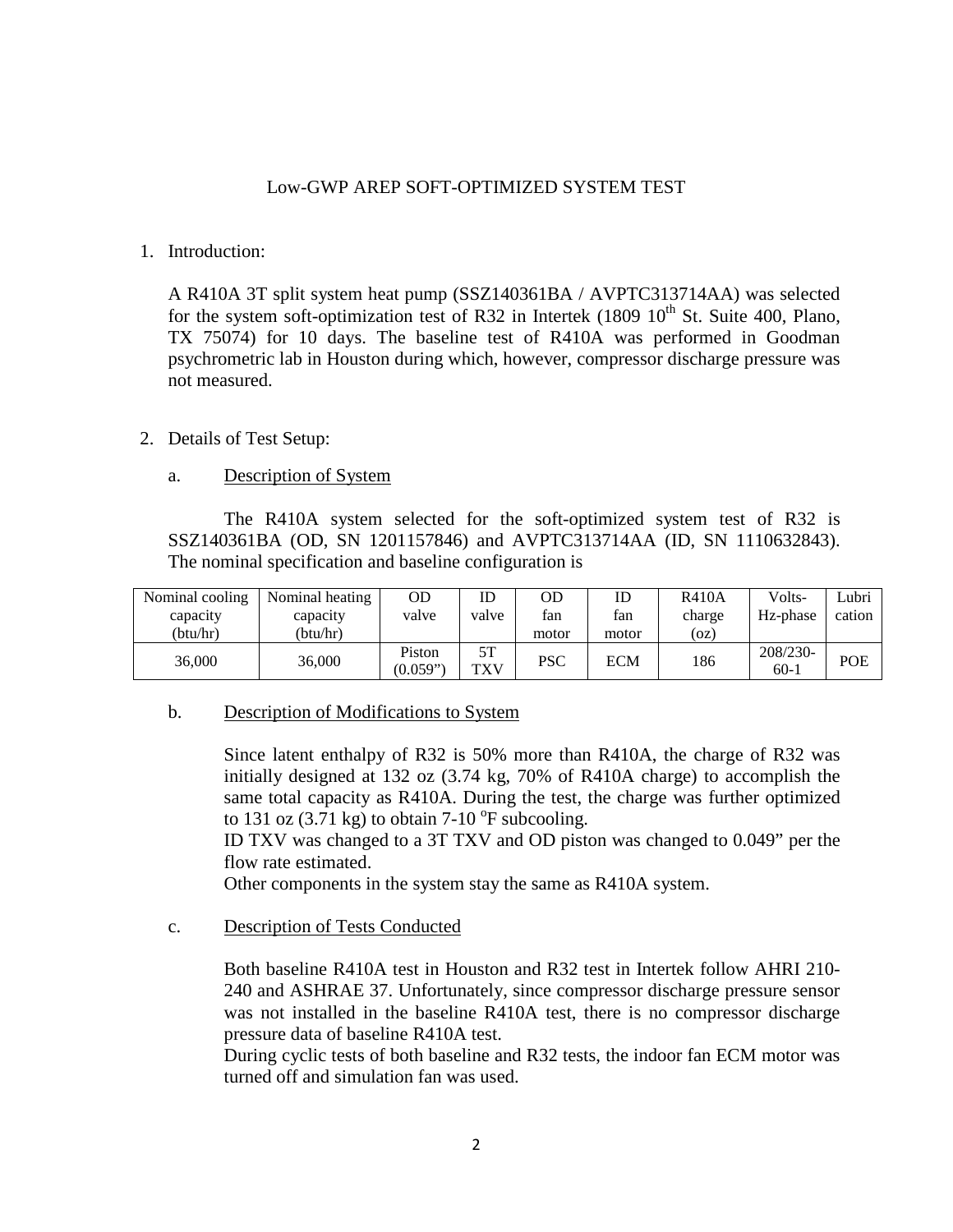

Fig. 1 is the schematic of the test setup with data measurement location marked in the diagram. Table 1 lists the measuring points in the heat pump system.

**Figure 1 Schematic of soft-optimized system test setup**

| Data locations                             | P  | T   | Ref. flow rate |
|--------------------------------------------|----|-----|----------------|
| Comp discharge (#1)                        | x1 | x1  |                |
| Comp suction $(\#24)$                      | x1 | x1  |                |
| OD coil common in $(\#5)$                  |    | x1  |                |
| OD coil mid (#6)                           |    | x1  |                |
| OD coil out (#7)                           |    | x1  |                |
| After OD piston, liquid $@$ SV (#11)       | x1 | x1  |                |
| Suction vapor $@$ SV $(\#23)$              | x1 | x1  |                |
| ID coil in $(\#15)$                        |    | x1  |                |
| ID coil mid $(\#16)$                       |    | x1  |                |
| ID coil common out $\omega$ TXV bulb (#18) | x1 | x1  |                |
| Before ID TXV $(\#12)$                     | x1 | x1  | x1             |
| Total                                      | x6 | x11 | x1             |

#### **Table 1 Data measurement location**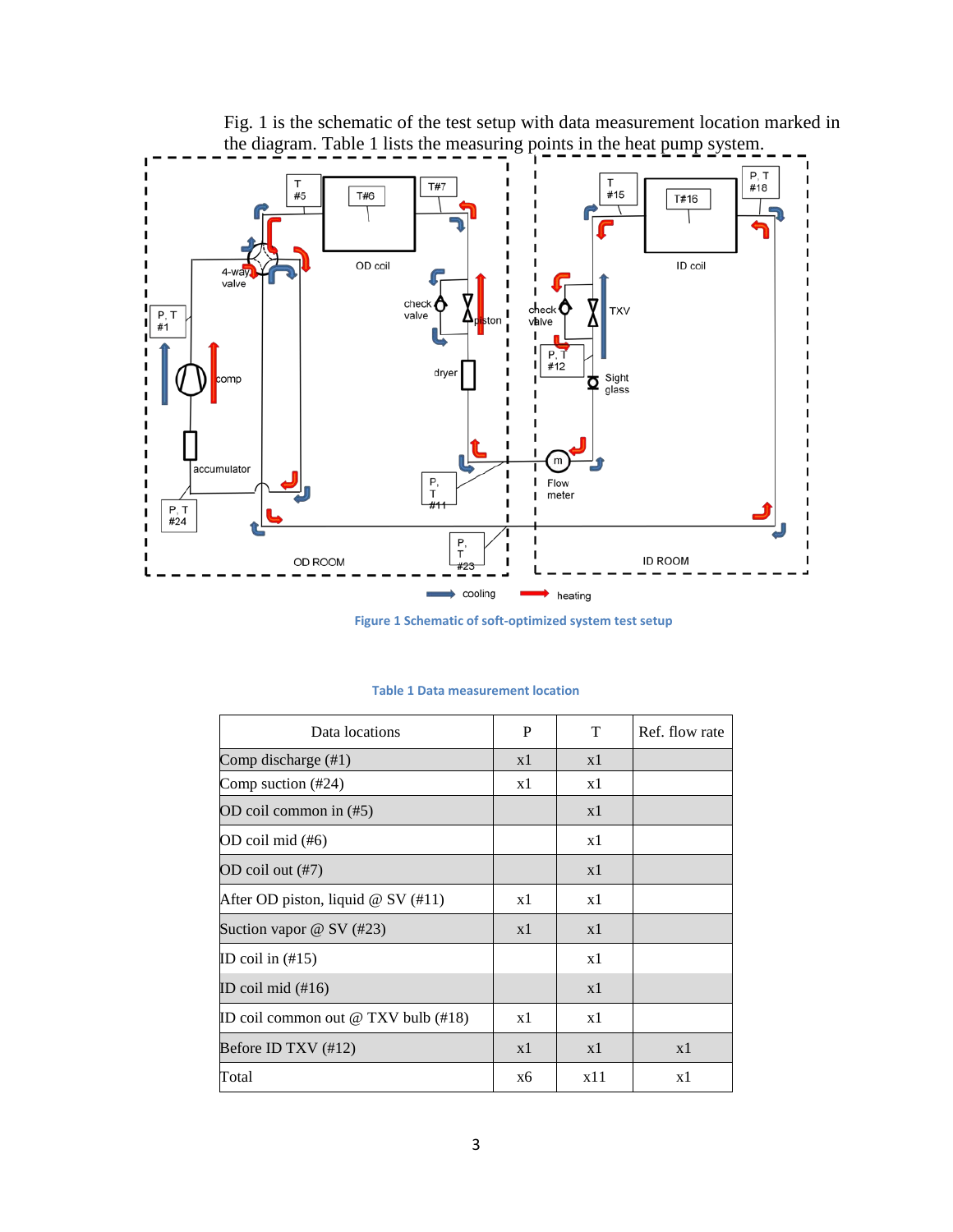## 3. Results and Conclusions

### a. Data Form

Please see data forms of steady state test A/B/C/H1/H3 in the following pages. The R32 properties are based on NIST RefProp 8 in Intertek (Plano, TX)

## b. Conclusions

- R32 is compatible to the existing R410A system (no change was made to the system except for the size of the orifice and TXV);
- R32 charge is 30% lower than R410A;
- R32 flow rate is 33% lower than R410A for A/B/H1 conditions;
- R32 capacity is 4% higher than R410A at A condition and 2% higher in B condition, EER/COP is 1-2% higher for A/B/H1 conditions (Fig. 2);
- R32 discharge temperature is higher than R410A, the largest change is 15 <sup>o</sup>F at H1 condition, the highest temperature is 172 <sup>o</sup>F at A condition (Fig. 3);
- R32 condensing pressure is about 10 psi higher than R410A for A/B/H1/H3 conditions; R32 evaporating pressure is a little higher than R410A;



**Figure 2 Capacity & EER of R32 improvement over R410A**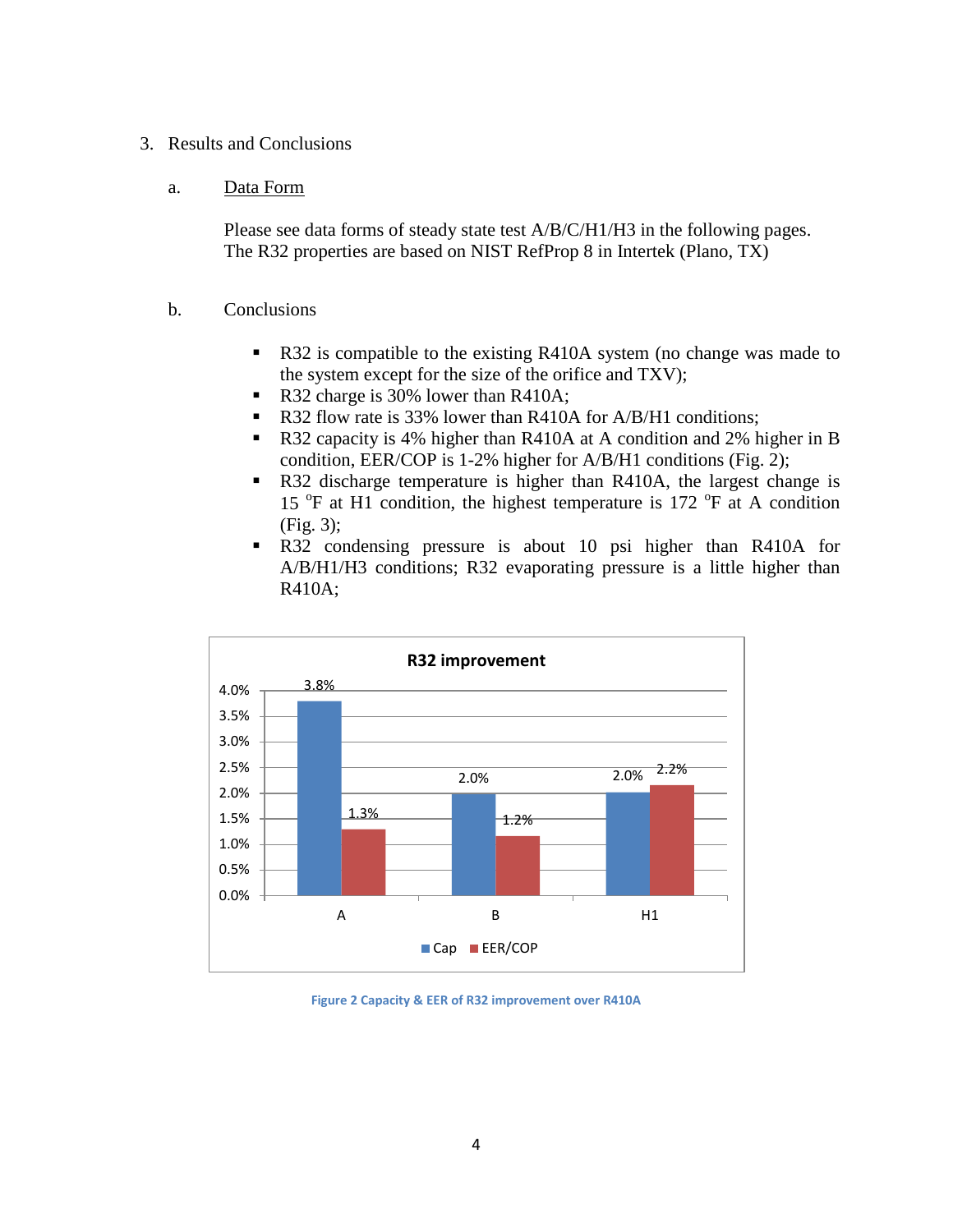

**Figure 3 Compressor discharge temperature of R32 vs. R410A**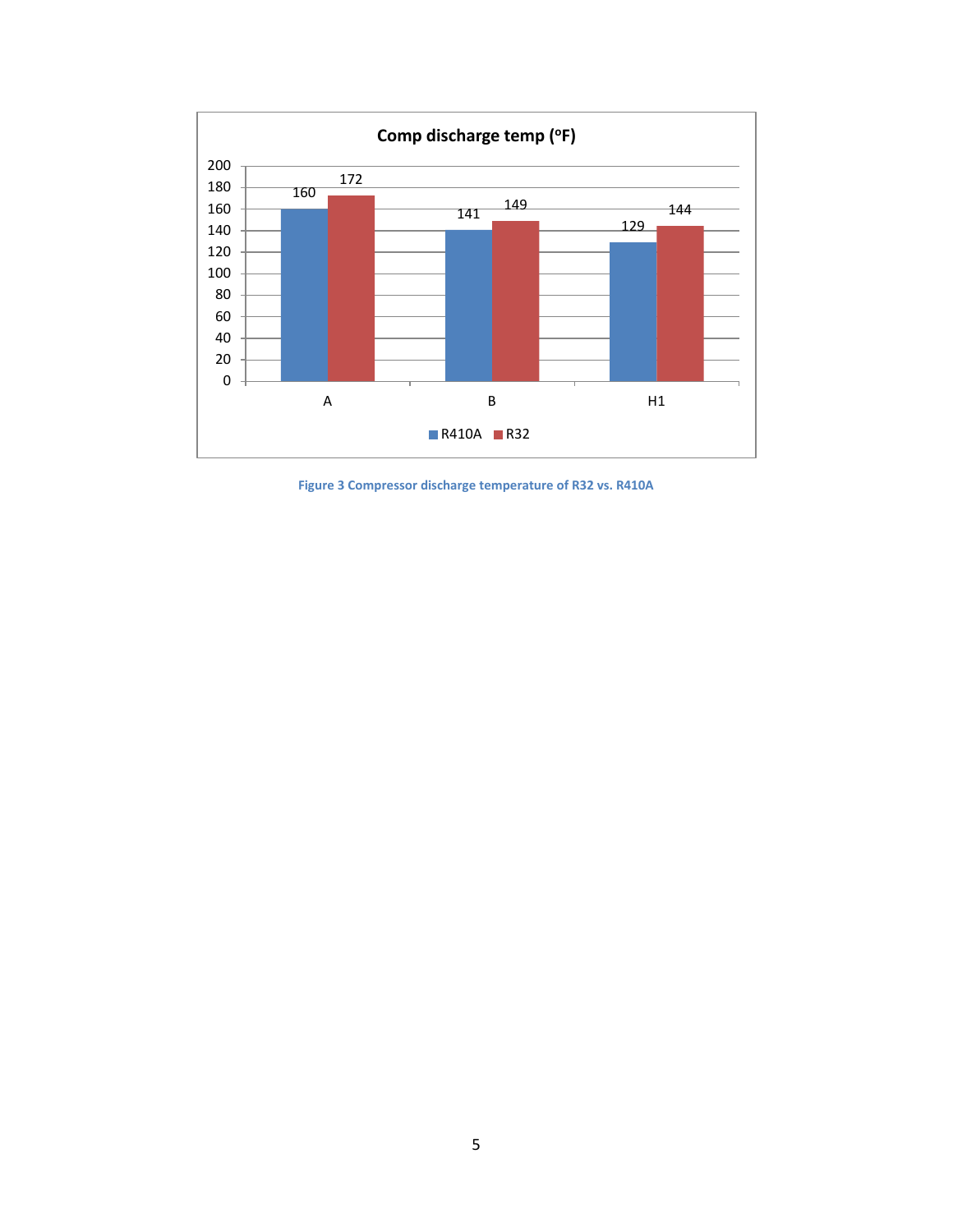|                                | Manufacturer: Goodman             |                                           |                                                          |                   |                 |            | Manufacturer's Notation: |                   | A test                          |            |
|--------------------------------|-----------------------------------|-------------------------------------------|----------------------------------------------------------|-------------------|-----------------|------------|--------------------------|-------------------|---------------------------------|------------|
| <b>Basic Information</b>       |                                   |                                           |                                                          |                   |                 |            |                          |                   |                                 |            |
|                                |                                   |                                           | Alternative Refrigerant (If not proprietary, composition |                   |                 |            | R32                      |                   |                                 |            |
|                                | as Charged, % wt)                 |                                           |                                                          |                   |                 |            |                          |                   |                                 |            |
|                                |                                   |                                           | Alternative Lubricant Type and ISO Viscosity             |                   | <b>POE</b>      |            |                          |                   |                                 |            |
|                                |                                   | <b>Baseline Refrigerant and Lubricant</b> |                                                          |                   |                 |            | <b>R410A &amp; POE</b>   |                   |                                 |            |
|                                |                                   | Make and Model of System                  |                                                          |                   |                 |            |                          |                   | SSZ140361BA / AVPTC313714AA     |            |
|                                |                                   |                                           | Nominal Capacity and Type of System                      |                   |                 |            |                          |                   | 36,000 btu/hr (cooling/heating) |            |
|                                |                                   |                                           |                                                          |                   |                 |            |                          |                   |                                 |            |
| <b>Comparison Data</b>         |                                   |                                           | Base.                                                    | Alt.              | <b>SI Units</b> |            | Base.                    | Alt.              | <b>IP Units</b>                 | Ratio      |
|                                | Mode (Heating/Cooling)            |                                           | Cool                                                     | <b>XXX</b>        | <b>XXX</b>      |            | <b>XXX</b>               | <b>XXX</b>        | <b>XXX</b>                      | <b>XXX</b> |
| Compressor Type                |                                   |                                           | Scroll                                                   | Scroll            | <b>XXX</b>      |            | <b>XXX</b>               | <b>XXX</b>        | <b>XXX</b>                      | <b>XXX</b> |
| <b>Compressor Displacement</b> |                                   | 0.083                                     | 0.083                                                    | $M^{\wedge}3/min$ |                 | 2.94       | 2.94                     | Ft $\sqrt{3}/min$ |                                 |            |
| <b>Nominal Motor Size</b>      |                                   |                                           |                                                          |                   | hp              |            | <b>XXX</b>               | <b>XXX</b>        | <b>XXX</b>                      |            |
| Motor Speed                    |                                   |                                           | 3500                                                     | 3500              | rpm             |            | <b>XXX</b>               | <b>XXX</b>        | <b>XXX</b>                      |            |
| <b>Expansion Device Type</b>   |                                   | <b>ID 5T TXV</b>                          | <b>ID 3T TXV</b>                                         | <b>XXX</b>        |                 | <b>XXX</b> | <b>XXX</b>               | <b>XXX</b>        | <b>XXX</b>                      |            |
|                                |                                   |                                           | OD piston                                                | OD piston         |                 |            |                          |                   |                                 |            |
| Lubricant Charge               |                                   |                                           | 0.71                                                     | 0.71              | kg              |            | 1.56                     | 1.56              | 1 <sub>b</sub>                  |            |
| Refrigerant Charge             |                                   |                                           | 5.27                                                     | 3.71              | kg              |            | 11.63                    | 8.19              | 1 <sub>b</sub>                  | 0.70       |
|                                | <b>Refrigerant Mass Flow Rate</b> |                                           | 3.94                                                     | 2.60              | kg/min          |            | 8.69                     | 5.74              | lb/min                          | 0.66       |
|                                |                                   | Composition, at compr. Inlet if           | <b>XXX</b>                                               | <b>XXX</b>        | $%$ wt          |            | <b>XXX</b>               | <b>XXX</b>        | <b>XXX</b>                      | <b>XXX</b> |
| applicable                     |                                   |                                           |                                                          |                   |                 |            |                          |                   |                                 |            |
| Ambient                        | $In -$                            | db                                        | 26.67                                                    | 26.67             | $\mathsf{C}$    |            | 80.00                    | 80.00             | $\mathbf{F}$                    | <b>XXX</b> |
| Temps.                         | door                              | wb                                        | 19.44                                                    | 19.45             | $\overline{C}$  |            | 67.00                    | 67.01             | $\mathbf F$                     | <b>XXX</b> |
|                                | $Out -$                           | db                                        | 35                                                       | 34.98             | $\overline{C}$  |            | 95.01                    | 94.97             | ${\bf F}$                       | <b>XXX</b> |
|                                | door                              | wh                                        | 19.18                                                    | 19.47             | $\overline{C}$  |            | 66.52                    | 67.04             | $\overline{F}$                  | <b>XXX</b> |
| <b>Total Capacity</b>          |                                   |                                           | 10163                                                    | 10549             | W               |            | 34679                    | 35996             | Btu/hr                          | 1.04       |
| Sensible Capacity              |                                   |                                           | 8439                                                     | 8143              | W               |            | 28795                    | 27785             | Btu/hr                          | 0.96       |
|                                | <b>Total System Power Input</b>   |                                           | 2812                                                     | 2883              | $\overline{W}$  |            | 2812                     | 2883              | W                               | 1.03       |
|                                | <b>OD Unit Power Input</b>        |                                           | 2584                                                     | 2642              | $\overline{W}$  |            | 2584                     | 2642              | W                               | 1.02       |
| (EER)                          | <b>Energy Efficiency Ratio</b>    |                                           | 3.61                                                     | 3.66              | W/W             |            | 12.33                    | 12.49             | Btu/hr/W                        | 1.01       |
|                                | Coeff. Of Performance (COP)       |                                           | <b>XXX</b>                                               | <b>XXX</b>        | <b>XXX</b>      |            | <b>XXX</b>               | <b>XXX</b>        | <b>XXX</b>                      |            |

| <b>System Data</b>                      | Base. | Alt.  | <b>Ratio</b> |
|-----------------------------------------|-------|-------|--------------|
| Degradation Coefficient – Cd            | 0.187 | 0.122 | 0.65         |
| Seasonal Energy Efficiency Ratio - SEER | 14.02 | 14.70 | 1.05         |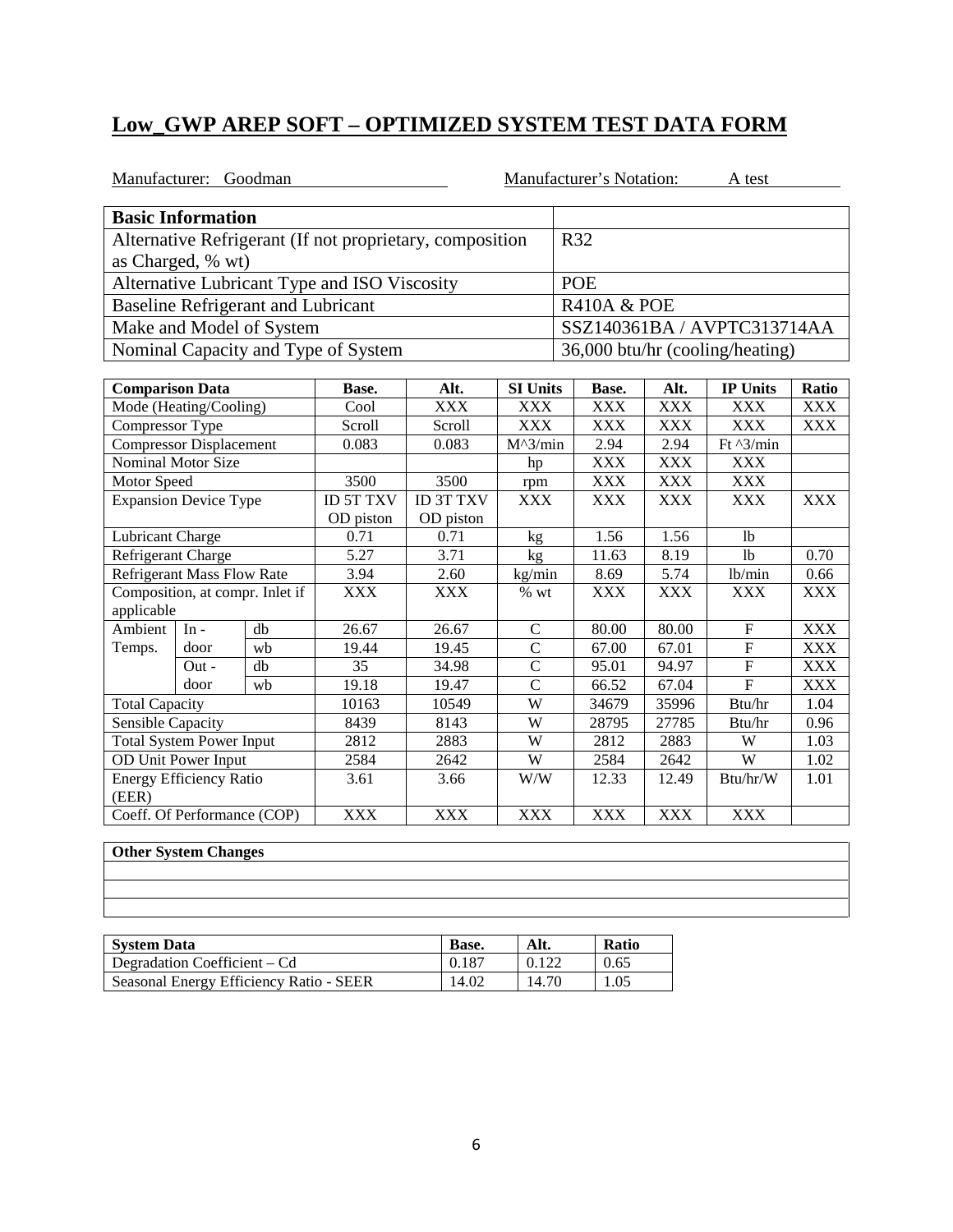Type of System: air-source split HP<br>
(e.g., SSHP, window RAC, chiller, etc.) (and composition as charged, % weight, if  $($ and composition as charged,  $%$  weight, if not

proprietary)

| <b>Air/Water Side Data</b> | Base.         | Alt.          | <b>SI Units</b>  | Base.         | Alt.          | <b>IP Units</b>    | Ratio         |
|----------------------------|---------------|---------------|------------------|---------------|---------------|--------------------|---------------|
| Evaporator                 | <b>XXXXXX</b> | <b>XXXXXX</b> | <b>XXXXXX</b>    | <b>XXXXXX</b> | <b>XXXXXX</b> | <b>XXXXXX</b>      | <b>XXXXXX</b> |
| Heat Exchange Fluid        |               |               | <b>XXXXXX</b>    | <b>XXXXXX</b> | <b>XXXXXX</b> | <b>XXXXXX</b>      | <b>XXXXXX</b> |
| Flow Rate (gas)            | 35.93         | 35.14         | $m \wedge 3/min$ | 1269          | 1241          | ft $\frac{3}{min}$ |               |
| Flow Rate (liquid)         |               |               | L/min            |               |               | gal/min            |               |
| <b>Inlet Temperature</b>   | 26.67         | 26.67         | C                | 80.00         | 80.00         | F                  | <b>XXXXXX</b> |
| <b>Outlet Temperature</b>  | 15.27         | 15.31         | C                | 59.48         | 59.55         | F                  | <b>XXXXXX</b> |
| Condenser                  | <b>XXXXXX</b> | <b>XXXXXX</b> | <b>XXXXXX</b>    | <b>XXXXXX</b> | <b>XXXXXX</b> | <b>XXXXXX</b>      | <b>XXXXXX</b> |
| Heat Exchange Fluid        |               |               | <b>XXXXXX</b>    | <b>XXXXXX</b> | <b>XXXXXX</b> | <b>XXXXXX</b>      | <b>XXXXXX</b> |
| Flow Rate (gas)            |               |               | $m \wedge 3/min$ |               |               | ft $3/min$         |               |
| Flow Rate (liquid)         |               |               | L/min            |               |               | gal/min            |               |
| <b>Inlet Temperature</b>   | 35.01         | 34.98         | C                | 95.01         | 94.97         | F                  | <b>XXXXXX</b> |
| <b>Outlet Temperature</b>  |               |               | C                |               |               | F                  | <b>XXXXXX</b> |

| <b>Refrigerant Side Data</b>  |       | <b>Baseline</b> |       | <b>Alternative</b> |        | <b>Baseline</b> |        | <b>Alternative</b> |
|-------------------------------|-------|-----------------|-------|--------------------|--------|-----------------|--------|--------------------|
| Temperatures &                | T(C)  | $P$ [kPa]       | T(C)  | P [kPa]            | T[F]   | P               | T[F]   | P                  |
| <b>Pressures</b>              |       |                 |       |                    |        | [psig]          |        | [psig]             |
| <b>Compressor Suction</b>     | 17.34 | 1016.6          | 22.18 | 1052.4             | 63.22  | 147.45          | 71.93  | 152.64             |
| <b>Compressor Discharge</b>   | 71.09 |                 | 78.05 | 2681.6             | 159.97 |                 | 172.49 | 388.94             |
| Condenser Inlet               |       |                 | 75.47 |                    |        |                 | 167.85 |                    |
| Condenser Outlet              | 40.49 | 2581.1          | 40.61 | 2649.7             | 104.89 | 374.35          | 105.09 | 384.3              |
| <b>Expansion Device Inlet</b> | 39.9  | 2530.9          | 39.58 | 2643.5             | 103.82 | 367.07          | 103.25 | 383.41             |
| Subcooling, at expan. device  | 3.66  | <b>XXX</b>      | 4.63  | <b>XXX</b>         | 6.59   | <b>XXX</b>      | 8.33   | <b>XXX</b>         |
| <b>Evaporator Inlet</b>       |       |                 | 14.55 |                    |        |                 | 58.19  |                    |
| <b>Evaporator Outlet</b>      | 11.94 | 1043.8          | 13.74 | 1061.9             | 53.50  | 151.39          | 56.74  | 154.01             |
| <b>Evaporator Superheat</b>   | 1.03  | <b>XXX</b>      | 2.13  | <b>XXX</b>         | 1.85   | <b>XXX</b>      | 3.83   | <b>XXX</b>         |

## **Data Source(s) for Refrigerant Properties**

## **Additional Notes**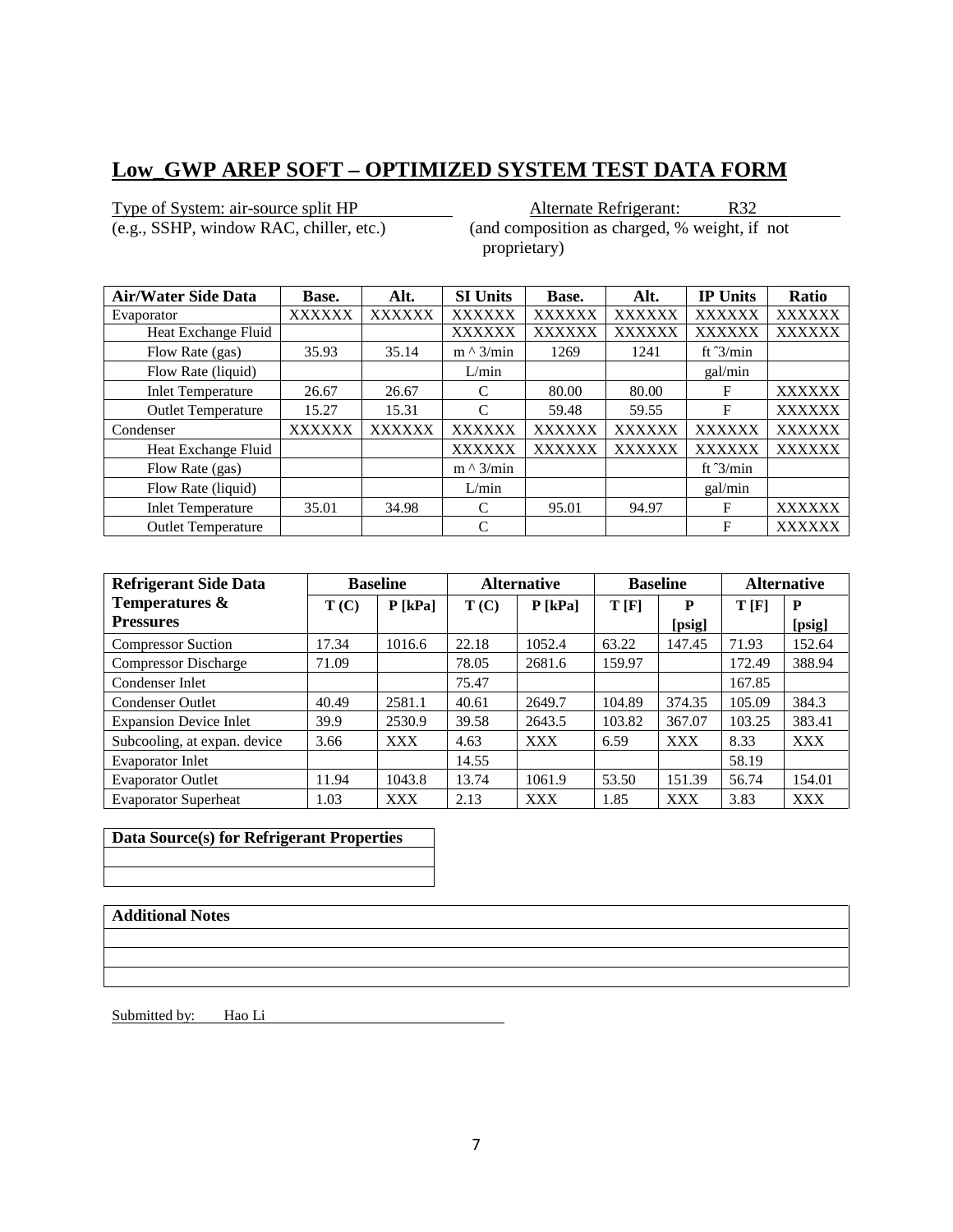| Manufacturer: Goodman          |                                   |                                           |                                                          |                   |                        |            | Manufacturer's Notation: |                   | <b>B</b> test                   |            |
|--------------------------------|-----------------------------------|-------------------------------------------|----------------------------------------------------------|-------------------|------------------------|------------|--------------------------|-------------------|---------------------------------|------------|
| <b>Basic Information</b>       |                                   |                                           |                                                          |                   |                        |            |                          |                   |                                 |            |
|                                |                                   |                                           | Alternative Refrigerant (If not proprietary, composition |                   |                        |            | R32                      |                   |                                 |            |
|                                | as Charged, % wt)                 |                                           |                                                          |                   |                        |            |                          |                   |                                 |            |
|                                |                                   |                                           | Alternative Lubricant Type and ISO Viscosity             |                   | <b>POE</b>             |            |                          |                   |                                 |            |
|                                |                                   | <b>Baseline Refrigerant and Lubricant</b> |                                                          |                   |                        |            | <b>R410A &amp; POE</b>   |                   |                                 |            |
|                                |                                   | Make and Model of System                  |                                                          |                   |                        |            |                          |                   | SSZ140361BA / AVPTC313714AA     |            |
|                                |                                   |                                           | Nominal Capacity and Type of System                      |                   |                        |            |                          |                   | 36,000 btu/hr (cooling/heating) |            |
|                                |                                   |                                           |                                                          |                   |                        |            |                          |                   |                                 |            |
| <b>Comparison Data</b>         |                                   |                                           | Base.                                                    | Alt.              | <b>SI Units</b>        |            | Base.                    | Alt.              | <b>IP Units</b>                 | Ratio      |
|                                | Mode (Heating/Cooling)            |                                           | Cool                                                     | <b>XXX</b>        | <b>XXX</b>             |            | <b>XXX</b>               | <b>XXX</b>        | <b>XXX</b>                      | <b>XXX</b> |
| Compressor Type                |                                   |                                           | Scroll                                                   | Scroll            | <b>XXX</b>             |            | <b>XXX</b>               | <b>XXX</b>        | <b>XXX</b>                      | <b>XXX</b> |
| <b>Compressor Displacement</b> |                                   | 0.083                                     | 0.083                                                    | $M^{\wedge}3/min$ |                        | 2.94       | 2.94                     | Ft $\sqrt{3}/min$ |                                 |            |
| Nominal Motor Size             |                                   |                                           |                                                          |                   | hp                     |            | <b>XXX</b>               | <b>XXX</b>        | <b>XXX</b>                      |            |
| Motor Speed                    |                                   |                                           | 3500                                                     | 3500              | rpm                    |            | <b>XXX</b>               | <b>XXX</b>        | <b>XXX</b>                      |            |
| <b>Expansion Device Type</b>   |                                   | <b>ID 5T TXV</b>                          | <b>ID 3T TXV</b>                                         | <b>XXX</b>        |                        | <b>XXX</b> | <b>XXX</b>               | <b>XXX</b>        | <b>XXX</b>                      |            |
|                                |                                   |                                           | OD piston                                                | OD piston         |                        |            |                          |                   |                                 |            |
| <b>Lubricant Charge</b>        |                                   |                                           | 0.71                                                     | 0.71              | kg                     |            | 1.56                     | 1.56              | 1 <sub>b</sub>                  |            |
| Refrigerant Charge             |                                   |                                           | 5.27                                                     | 3.71              | $\overline{\text{kg}}$ |            | 11.63                    | 8.19              | 1 <sub>b</sub>                  | 0.70       |
|                                | <b>Refrigerant Mass Flow Rate</b> |                                           | 3.90                                                     | 2.64              | kg/min                 |            | 8.59                     | 5.81              | 1b/min                          | 0.68       |
|                                |                                   | Composition, at compr. Inlet if           | <b>XXX</b>                                               | <b>XXX</b>        | $%$ wt                 |            | <b>XXX</b>               | <b>XXX</b>        | <b>XXX</b>                      | XXX        |
| applicable                     |                                   |                                           |                                                          |                   |                        |            |                          |                   |                                 |            |
| Ambient                        | $In -$                            | db                                        | 26.66                                                    | 26.67             | $\mathbf C$            |            | 79.99                    | 80.00             | $\mathbf F$                     | <b>XXX</b> |
| Temps.                         | door                              | wb                                        | 19.44                                                    | 19.45             | $\overline{C}$         |            | 67.00                    | 67.01             | $\overline{F}$                  | <b>XXX</b> |
|                                | $Out -$                           | db                                        | 27.77                                                    | 27.78             | $\overline{C}$         |            | 81.98                    | 82.00             | ${\bf F}$                       | <b>XXX</b> |
|                                | door                              | wb                                        | 14.74                                                    | 15.9              | $\overline{C}$         |            | 58.53                    | 60.62             | $\mathbf{F}$                    | <b>XXX</b> |
| <b>Total Capacity</b>          |                                   |                                           | 11051                                                    | 11269             | $\overline{W}$         |            | 37706                    | 38453             | Btu/hr                          | 1.02       |
| Sensible Capacity              |                                   |                                           | 8788                                                     | 8504              | W                      |            | 29985                    | 29017             | Btu/hr                          | 0.97       |
|                                | <b>Total System Power Input</b>   |                                           | 2437                                                     | 2458              | $\overline{W}$         |            | 2437                     | 2458              | W                               | 1.01       |
|                                | <b>OD Unit Power Input</b>        |                                           | 2203                                                     | 2240              | $\overline{W}$         |            | 2203                     | 2240              | W                               | 1.02       |
| (EER)                          | <b>Energy Efficiency Ratio</b>    |                                           | 4.53                                                     | 4.59              | W/W                    |            | 15.47                    | 15.65             | Btu/hr/W                        | 1.01       |
|                                | Coeff. Of Performance (COP)       |                                           | <b>XXX</b>                                               | <b>XXX</b>        | <b>XXX</b>             |            | <b>XXX</b>               | <b>XXX</b>        | <b>XXX</b>                      |            |

| <b>System Data</b>                      | Base. | Alt.  | <b>Ratio</b> |
|-----------------------------------------|-------|-------|--------------|
| Degradation Coefficient – Cd            | 0.187 | 0.122 | 0.65         |
| Seasonal Energy Efficiency Ratio - SEER | 14.02 | 14.70 | 1.05         |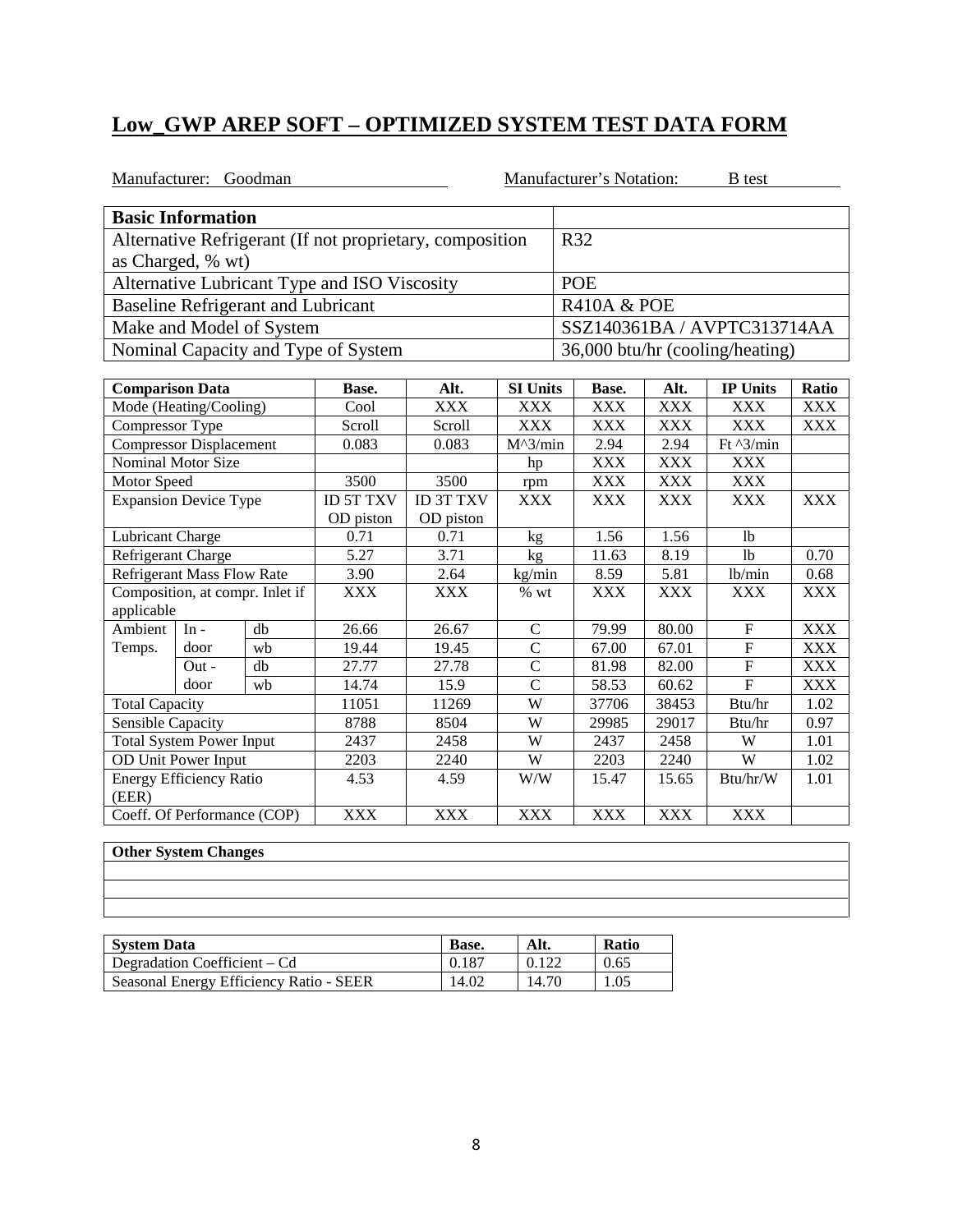Type of System: air-source split HP<br>
(e.g., SSHP, window RAC, chiller, etc.) (and composition as charged, % weight, if

 $($ and composition as charged,  $%$  weight, if not proprietary)

| <b>Air/Water Side Data</b> | Base.         | Alt.          | <b>SI Units</b>  | Base.         | Alt.          | <b>IP Units</b>    | Ratio         |
|----------------------------|---------------|---------------|------------------|---------------|---------------|--------------------|---------------|
| Evaporator                 | <b>XXXXXX</b> | <b>XXXXXX</b> | <b>XXXXXX</b>    | <b>XXXXXX</b> | <b>XXXXXX</b> | <b>XXXXXX</b>      | <b>XXXXXX</b> |
| Heat Exchange Fluid        |               |               | <b>XXXXXX</b>    | <b>XXXXXX</b> | <b>XXXXXX</b> | <b>XXXXXX</b>      | <b>XXXXXX</b> |
| Flow Rate (gas)            | 35.91         | 35.03         | $m \wedge 3/min$ | 1268          | 1237          | ft $\frac{3}{min}$ |               |
| Flow Rate (liquid)         |               |               | L/min            |               |               | gal/min            |               |
| <b>Inlet Temperature</b>   | 26.67         | 26.67         | C                | 80.00         | 80.00         | F                  | <b>XXXXXX</b> |
| <b>Outlet Temperature</b>  | 14.82         | 14.79         | C                | 58.67         | 58.63         | F                  | <b>XXXXXX</b> |
| Condenser                  | <b>XXXXXX</b> | <b>XXXXXX</b> | <b>XXXXXX</b>    | <b>XXXXXX</b> | <b>XXXXXX</b> | <b>XXXXXX</b>      | <b>XXXXXX</b> |
| Heat Exchange Fluid        |               |               | <b>XXXXXX</b>    | <b>XXXXXX</b> | <b>XXXXXX</b> | <b>XXXXXX</b>      | <b>XXXXXX</b> |
| Flow Rate (gas)            |               |               | $m \wedge 3/min$ |               |               | ft $\frac{3}{min}$ |               |
| Flow Rate (liquid)         |               |               | L/min            |               |               | gal/min            |               |
| <b>Inlet Temperature</b>   | 27.77         | 27.78         | C                | 81.98         | 82.00         | F                  | <b>XXXXXX</b> |
| <b>Outlet Temperature</b>  |               |               | C                |               |               | F                  | <b>XXXXXX</b> |

| <b>Refrigerant Side Data</b>  |       | <b>Baseline</b> |       | <b>Alternative</b> |        | <b>Baseline</b> |        | <b>Alternative</b> |
|-------------------------------|-------|-----------------|-------|--------------------|--------|-----------------|--------|--------------------|
| Temperatures &                | T(C)  | $P$ [kPa]       | T(C)  | $P$ [kPa]          | T[F]   | P               | T[F]   | P                  |
| <b>Pressures</b>              |       |                 |       |                    |        | [psig]          |        | [psig]             |
| <b>Compressor Suction</b>     | 16.77 | 994.7           | 19.26 | 1031.5             | 62.19  | 144.27          | 66.66  | 149.61             |
| <b>Compressor Discharge</b>   | 60.52 |                 | 64.98 | 2239.2             | 140.94 |                 | 148.96 | 324.77             |
| Condenser Inlet               |       |                 | 62.91 |                    |        |                 | 145.24 |                    |
| <b>Condenser Outlet</b>       | 32.82 | 2137.8          | 33.17 | 2205.6             | 91.08  | 310.06          | 91.71  | 319.9              |
| <b>Expansion Device Inlet</b> | 32.55 | 2090.1          | 32.68 | 2200.3             | 90.59  | 303.15          | 90.83  | 319.13             |
| Subcooling, at expan. device  | 1.82  | <b>XXX</b>      | 4.28  | <b>XXX</b>         | 6.27   | <b>XXX</b>      | 7.7    | <b>XXX</b>         |
| <b>Evaporator Inlet</b>       |       |                 | 13.98 |                    |        |                 | 57.16  |                    |
| <b>Evaporator Outlet</b>      | 13.13 | 1014.6          | 13.09 | 1041.5             | 55.63  | 147.16          | 55.57  | 151.05             |
| <b>Evaporator Superheat</b>   | 1.85  | <b>XXX</b>      | 2.08  | <b>XXX</b>         | 3.33   | <b>XXX</b>      | 3.74   | <b>XXX</b>         |

**Data Source(s) for Refrigerant Properties**

### **Additional Notes**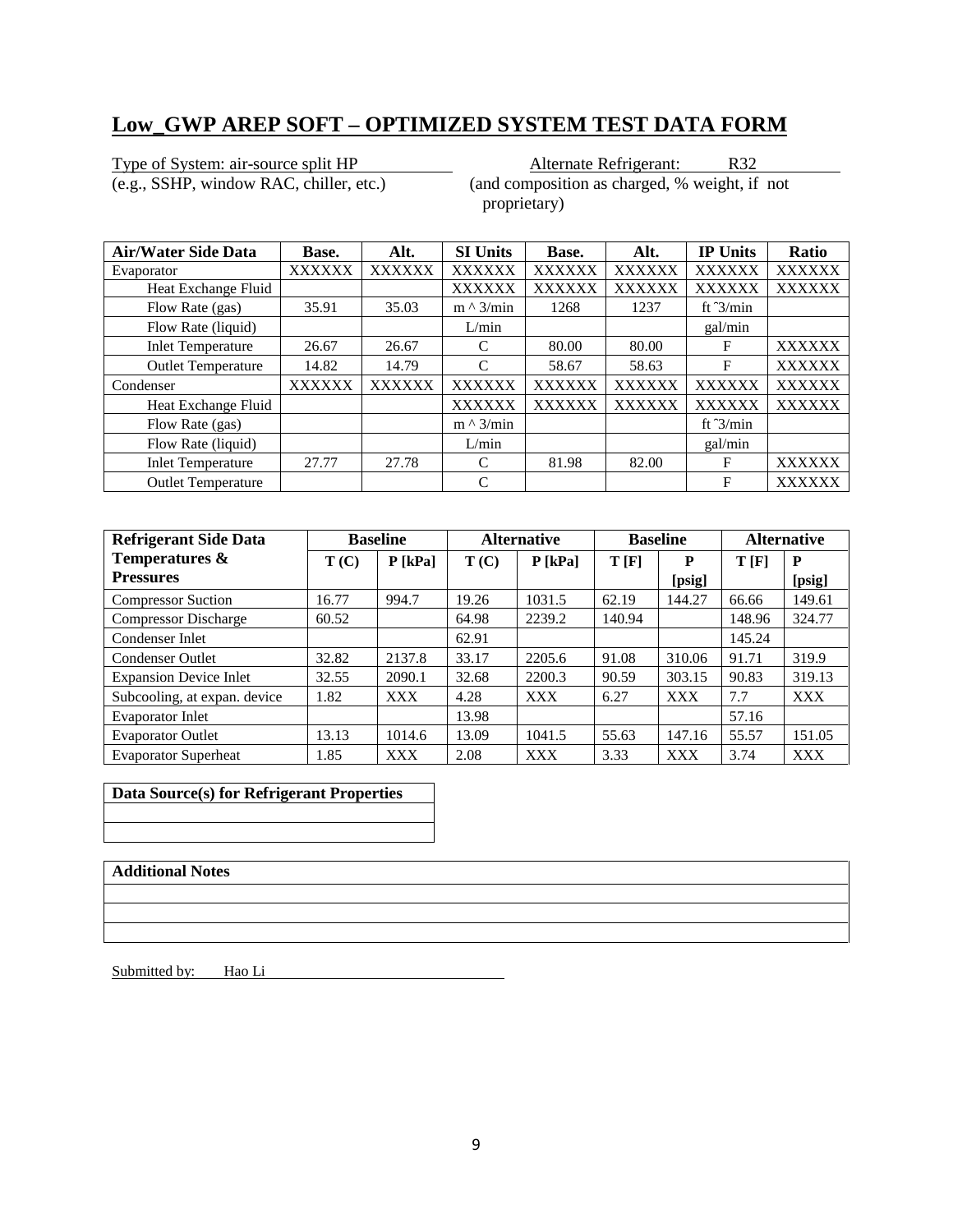|                              | Manufacturer: Goodman             |                                           |                                                          |                  |                   |                        | Manufacturer's Notation: |            | C test                          |            |
|------------------------------|-----------------------------------|-------------------------------------------|----------------------------------------------------------|------------------|-------------------|------------------------|--------------------------|------------|---------------------------------|------------|
|                              | <b>Basic Information</b>          |                                           |                                                          |                  |                   |                        |                          |            |                                 |            |
|                              |                                   |                                           | Alternative Refrigerant (If not proprietary, composition |                  |                   |                        | R32                      |            |                                 |            |
|                              | as Charged, % wt)                 |                                           |                                                          |                  |                   |                        |                          |            |                                 |            |
|                              |                                   |                                           | Alternative Lubricant Type and ISO Viscosity             |                  |                   |                        | <b>POE</b>               |            |                                 |            |
|                              |                                   | <b>Baseline Refrigerant and Lubricant</b> |                                                          |                  |                   | <b>R410A &amp; POE</b> |                          |            |                                 |            |
|                              |                                   | Make and Model of System                  |                                                          |                  |                   |                        |                          |            | SSZ140361BA / AVPTC313714AA     |            |
|                              |                                   |                                           | Nominal Capacity and Type of System                      |                  |                   |                        |                          |            | 36,000 btu/hr (cooling/heating) |            |
|                              |                                   |                                           |                                                          |                  |                   |                        |                          |            |                                 |            |
| <b>Comparison Data</b>       |                                   |                                           | Base.                                                    | Alt.             | <b>SI Units</b>   |                        | Base.                    | Alt.       | <b>IP Units</b>                 | Ratio      |
|                              | Mode (Heating/Cooling)            |                                           | Cool                                                     | <b>XXX</b>       | <b>XXX</b>        |                        | <b>XXX</b>               | <b>XXX</b> | <b>XXX</b>                      | <b>XXX</b> |
| Compressor Type              |                                   |                                           | Scroll                                                   | Scroll           | <b>XXX</b>        |                        | <b>XXX</b>               | <b>XXX</b> | <b>XXX</b>                      | <b>XXX</b> |
|                              | <b>Compressor Displacement</b>    |                                           | 0.083                                                    | 0.083            | $M^{\wedge}3/min$ |                        | 2.94                     | 2.94       | Ft $\sqrt{3}/min$               |            |
|                              | <b>Nominal Motor Size</b>         |                                           |                                                          |                  | hp                |                        | <b>XXX</b>               | <b>XXX</b> | <b>XXX</b>                      |            |
| Motor Speed                  |                                   |                                           | 3500                                                     | 3500             | rpm               |                        | <b>XXX</b>               | <b>XXX</b> | <b>XXX</b>                      |            |
| <b>Expansion Device Type</b> |                                   |                                           | <b>ID 5T TXV</b>                                         | <b>ID 3T TXV</b> | <b>XXX</b>        |                        | <b>XXX</b>               | <b>XXX</b> | <b>XXX</b>                      | <b>XXX</b> |
|                              |                                   |                                           | OD piston                                                | OD piston        |                   |                        |                          |            |                                 |            |
| Lubricant Charge             |                                   |                                           | 0.71                                                     | 0.71             | kg                |                        | 1.56                     | 1.56       | 1 <sub>b</sub>                  |            |
| Refrigerant Charge           |                                   |                                           | 5.27                                                     | 3.71             | kg                |                        | 11.63                    | 8.19       | 1 <sub>b</sub>                  | 0.70       |
|                              | <b>Refrigerant Mass Flow Rate</b> |                                           | 3.63                                                     | 2.41             | kg/min            |                        | 8.01                     | 5.31       | lb/min                          | 0.66       |
|                              |                                   | Composition, at compr. Inlet if           | <b>XXX</b>                                               | <b>XXX</b>       | % wt              |                        | <b>XXX</b>               | <b>XXX</b> | <b>XXX</b>                      | <b>XXX</b> |
| applicable                   |                                   |                                           |                                                          |                  |                   |                        |                          |            |                                 |            |
| Ambient                      | In -                              | db                                        | 26.69                                                    | 26.5             | $\mathcal{C}$     |                        | 80.05                    | 79.70      | $\mathbf F$                     | <b>XXX</b> |
| Temps.                       | door                              | wb                                        | 11.24                                                    | 13.63            | $\overline{C}$    |                        | 52.23                    | 56.53      | $\mathbf{F}$                    | <b>XXX</b> |
|                              | $Out -$                           | db                                        | 27.81                                                    | 27.78            | $\overline{C}$    |                        | 82.06                    | 82.00      | ${\bf F}$                       | <b>XXX</b> |
|                              | door                              | wh                                        | 18.03                                                    | 15.38            | $\overline{C}$    |                        | 64.45                    | 59.69      | $\overline{F}$                  | <b>XXX</b> |
| <b>Total Capacity</b>        |                                   |                                           | 9876                                                     | 10271            | W                 |                        | 33698                    | 35045      | Btu/hr                          | 1.04       |
| Sensible Capacity            |                                   |                                           | 9876                                                     | 10271            | $\overline{W}$    |                        | 33698                    | 35045      | Btu/hr                          | 1.04       |
|                              | <b>Total System Power Input</b>   |                                           | 2468                                                     | 2432             | W                 |                        | 2468                     | 2432       | W                               | 0.99       |
|                              | <b>Compressor Power Input</b>     |                                           | 2242                                                     | 2204             | W                 |                        | 2242                     | 2204       | W                               | 0.98       |
| (EER)                        | <b>Energy Efficiency Ratio</b>    |                                           | 4.00                                                     | 4.22             | W/W               |                        | 13.65                    | 14.41      | Btu/hr/W                        | 1.06       |
|                              |                                   | Coeff. Of Performance (COP)               | <b>XXX</b>                                               | <b>XXX</b>       | <b>XXX</b>        |                        | <b>XXX</b>               | <b>XXX</b> | <b>XXX</b>                      |            |

|  | <u> 1989 - Ann an Dùbhlachd ann an Dùbhlachd ann an Dùbhlachd ann an Dùbhlachd ann an Dùbhlachd ann an Dùbhlachd a</u> |
|--|------------------------------------------------------------------------------------------------------------------------|
|  |                                                                                                                        |
|  |                                                                                                                        |
|  |                                                                                                                        |
|  | <u> 1989 - Ann an Dùbhlachd ann an Dùbhlachd ann an Dùbhlachd ann an Dùbhlachd ann an Dùbhlachd ann an Dùbhlachd a</u> |
|  |                                                                                                                        |
|  |                                                                                                                        |
|  |                                                                                                                        |
|  | <u> 1990 - Jan Sarajević, marski političar i postao da svjetski političar i postao da svjetski postava i svjetski </u> |
|  |                                                                                                                        |

| <b>System Data</b>                      | Base. | Alt.  | <b>Ratio</b> |
|-----------------------------------------|-------|-------|--------------|
| Degradation Coefficient – Cd            | 0.187 | 0.122 | 0.65         |
| Seasonal Energy Efficiency Ratio - SEER | 14.02 | 14.70 | 1.05         |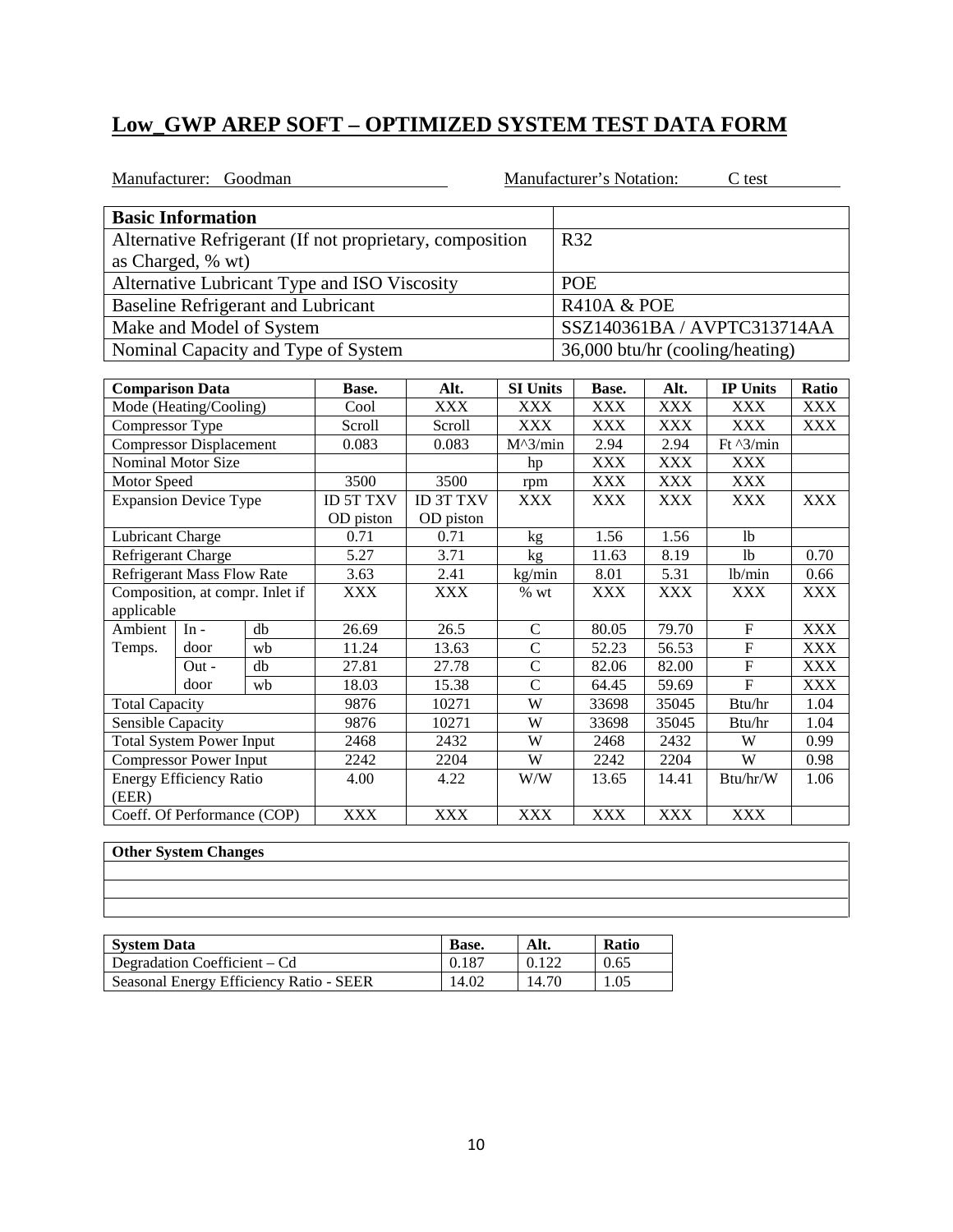Type of System: air-source split HP<br>
(e.g., SSHP, window RAC, chiller, etc.) (and composition as charged, % weight, if  $($ and composition as charged,  $%$  weight, if not proprietary)

| <b>Air/Water Side Data</b> | Base.         | Alt.          | <b>SI Units</b>  | Base.         | Alt.          | <b>IP Units</b>    | Ratio         |
|----------------------------|---------------|---------------|------------------|---------------|---------------|--------------------|---------------|
| Evaporator                 | <b>XXXXXX</b> | <b>XXXXXX</b> | <b>XXXXXX</b>    | <b>XXXXXX</b> | <b>XXXXXX</b> | <b>XXXXXX</b>      | <b>XXXXXX</b> |
| Heat Exchange Fluid        |               |               | <b>XXXXXX</b>    | <b>XXXXXX</b> | <b>XXXXXX</b> | <b>XXXXXX</b>      | <b>XXXXXX</b> |
| Flow Rate (gas)            | 35.79         | 34.26         | $m \wedge 3/min$ | 1264          | 1210          | ft $\frac{3}{min}$ |               |
| Flow Rate (liquid)         |               |               | L/min            |               |               | gal/min            |               |
| <b>Inlet Temperature</b>   | 26.69         | 26.5          | C                | 80.05         | 79.7          | F                  | <b>XXXXXX</b> |
| <b>Outlet Temperature</b>  | 13.22         | 11.97         | C                | 55.80         | 53.55         | F                  | <b>XXXXXX</b> |
| Condenser                  | <b>XXXXXX</b> | <b>XXXXXX</b> | <b>XXXXXX</b>    | <b>XXXXXX</b> | <b>XXXXXX</b> | <b>XXXXXX</b>      | <b>XXXXXX</b> |
| Heat Exchange Fluid        |               |               | <b>XXXXXX</b>    | <b>XXXXXX</b> | <b>XXXXXX</b> | <b>XXXXXX</b>      | <b>XXXXXX</b> |
| Flow Rate (gas)            |               |               | $m \wedge 3/min$ |               |               | ft $\frac{3}{min}$ |               |
| Flow Rate (liquid)         |               |               | L/min            |               |               | gal/min            |               |
| <b>Inlet Temperature</b>   | 27.81         | 27.78         | C                | 82.06         | 82.00         | F                  | <b>XXXXXX</b> |
| <b>Outlet Temperature</b>  |               |               | C                |               |               | F                  | <b>XXXXXX</b> |

| <b>Refrigerant Side Data</b>  |       | <b>Baseline</b> |       | <b>Alternative</b> |        | <b>Baseline</b> | <b>Alternative</b> |            |
|-------------------------------|-------|-----------------|-------|--------------------|--------|-----------------|--------------------|------------|
| Temperatures &                | T(C)  | $P$ [kPa]       | T(C)  | $P$ [kPa]          | T[F]   | P               | T[F]               | P          |
| <b>Pressures</b>              |       |                 |       |                    |        | [psig]          |                    | [psig]     |
| <b>Compressor Suction</b>     | 15.65 | 929.2           | 17.76 | 946.6              | 60.17  | 134.77          | 63.97              | 137.29     |
| <b>Compressor Discharge</b>   | 63.92 |                 | 66.34 | 2190.2             | 147.06 |                 | 151.41             | 317.66     |
| Condenser Inlet               |       |                 | 63.91 |                    |        |                 | 147.04             |            |
| <b>Condenser Outlet</b>       | 34.23 | 2199.8          | 33.08 | 2160.2             | 93.61  | 319.06          | 91.54              | 313.31     |
| <b>Expansion Device Inlet</b> | 33.79 | 2158.3          | 32.55 | 2156.7             | 92.82  | 313.03          | 90.59              | 312.8      |
| Subcooling, at expan. device  | 3.48  | <b>XXX</b>      | 3.64  | <b>XXX</b>         | 6.27   | <b>XXX</b>      | 6.56               | <b>XXX</b> |
| <b>Evaporator Inlet</b>       |       |                 | 11.59 |                    |        |                 | 52.86              |            |
| <b>Evaporator Outlet</b>      | 10.59 | 959.4           | 10.57 | 955.4              | 51.06  | 139.15          | 51.03              | 138.57     |
| <b>Evaporator Superheat</b>   | 2.22  | <b>XXX</b>      | 2.18  | <b>XXX</b>         | 3.99   | <b>XXX</b>      | 3.93               | <b>XXX</b> |

**Data Source(s) for Refrigerant Properties**

### **Additional Notes**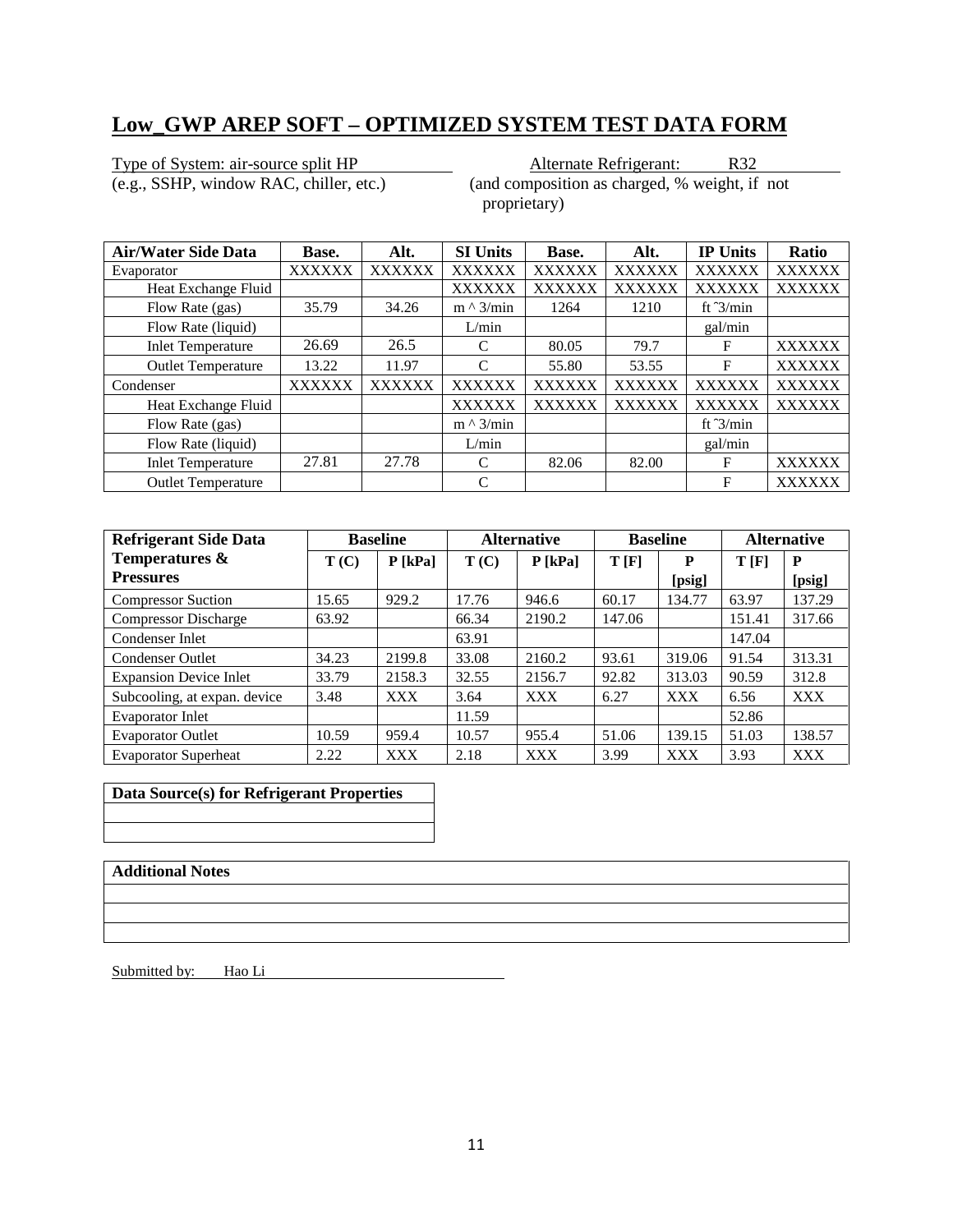|                        | Manufacturer: Goodman             |                                           |                                                          |                  |                   |                        | Manufacturer's Notation: |            | H1 test                         |            |
|------------------------|-----------------------------------|-------------------------------------------|----------------------------------------------------------|------------------|-------------------|------------------------|--------------------------|------------|---------------------------------|------------|
|                        | <b>Basic Information</b>          |                                           |                                                          |                  |                   |                        |                          |            |                                 |            |
|                        |                                   |                                           | Alternative Refrigerant (If not proprietary, composition |                  |                   | R32                    |                          |            |                                 |            |
|                        | as Charged, % wt)                 |                                           |                                                          |                  |                   |                        |                          |            |                                 |            |
|                        |                                   |                                           | Alternative Lubricant Type and ISO Viscosity             |                  |                   |                        | <b>POE</b>               |            |                                 |            |
|                        |                                   | <b>Baseline Refrigerant and Lubricant</b> |                                                          |                  |                   | <b>R410A &amp; POE</b> |                          |            |                                 |            |
|                        |                                   | Make and Model of System                  |                                                          |                  |                   |                        |                          |            | SSZ140361BA / AVPTC313714AA     |            |
|                        |                                   |                                           | Nominal Capacity and Type of System                      |                  |                   |                        |                          |            | 36,000 btu/hr (cooling/heating) |            |
|                        |                                   |                                           |                                                          |                  |                   |                        |                          |            |                                 |            |
| <b>Comparison Data</b> |                                   |                                           | Base.                                                    | Alt.             | <b>SI Units</b>   |                        | Base.                    | Alt.       | <b>IP Units</b>                 | Ratio      |
|                        | Mode (Heating/Cooling)            |                                           | Cool                                                     | <b>XXX</b>       | <b>XXX</b>        |                        | <b>XXX</b>               | <b>XXX</b> | <b>XXX</b>                      | <b>XXX</b> |
| Compressor Type        |                                   |                                           | Scroll                                                   | Scroll           | <b>XXX</b>        |                        | <b>XXX</b>               | <b>XXX</b> | <b>XXX</b>                      | <b>XXX</b> |
|                        | <b>Compressor Displacement</b>    |                                           | 0.083                                                    | 0.083            | $M^{\wedge}3/min$ |                        | 2.94                     | 2.94       | Ft $^{3/min}$                   |            |
| Nominal Motor Size     |                                   |                                           |                                                          |                  | hp                |                        | <b>XXX</b>               | <b>XXX</b> | <b>XXX</b>                      |            |
| Motor Speed            |                                   |                                           | 3500                                                     | 3500             | rpm               |                        | <b>XXX</b>               | <b>XXX</b> | <b>XXX</b>                      |            |
|                        | <b>Expansion Device Type</b>      |                                           | <b>ID 5T TXV</b>                                         | <b>ID 3T TXV</b> | <b>XXX</b>        |                        | <b>XXX</b>               | <b>XXX</b> | <b>XXX</b>                      | <b>XXX</b> |
|                        |                                   |                                           | OD piston                                                | OD piston        |                   |                        |                          |            |                                 |            |
| Lubricant Charge       |                                   |                                           | 0.71                                                     | 0.71             | kg                |                        | 1.56                     | 1.56       | 1 <sub>b</sub>                  |            |
| Refrigerant Charge     |                                   |                                           | $\overline{5.27}$                                        | 3.71             | kg                |                        | 11.63                    | 8.19       | 1 <sub>b</sub>                  | 0.70       |
|                        | <b>Refrigerant Mass Flow Rate</b> |                                           | 3.10                                                     | 1.95             | kg/min            |                        | 6.83                     | 4.30       | lb/min                          | 0.63       |
|                        |                                   | Composition, at compr. Inlet if           | <b>XXX</b>                                               | <b>XXX</b>       | $%$ wt            |                        | <b>XXX</b>               | <b>XXX</b> | <b>XXX</b>                      | <b>XXX</b> |
| applicable             |                                   |                                           |                                                          |                  |                   |                        |                          |            |                                 |            |
| Ambient                | $In -$                            | db                                        | 21.09                                                    | 21.11            | $\mathsf{C}$      |                        | 69.96                    | 69.99      | $\mathbf F$                     | <b>XXX</b> |
| Temps.                 | door                              | wb                                        | 12.9                                                     | 12.82            | $\overline{C}$    |                        | 55.22                    | 55.08      | $\mathbf F$                     | <b>XXX</b> |
|                        | $Out -$                           | db                                        | 8.31                                                     | 8.33             | $\overline{C}$    |                        | 46.96                    | 46.99      | $\boldsymbol{\mathrm{F}}$       | <b>XXX</b> |
|                        | door                              | wb                                        | 6.11                                                     | 6.11             | $\overline{C}$    |                        | 42.99                    | 43.00      | $\overline{F}$                  | <b>XXX</b> |
| <b>Total Capacity</b>  |                                   |                                           | 9583                                                     | 9777             | $\overline{W}$    |                        | 32699                    | 33359      | Btu/hr                          | 1.02       |
| Sensible Capacity      |                                   |                                           | 9583                                                     | 9777             | W                 |                        | 32698                    | 33359      | Btu/hr                          | 1.02       |
|                        | <b>Total System Power Input</b>   |                                           | 2520                                                     | 2518             | W                 |                        | 2520                     | 2518       | W                               | 1.0        |
|                        | <b>Compressor Power Input</b>     |                                           | 2300                                                     | 2305             | W                 |                        | 2300                     | 2305       | W                               | 1.0        |
| (EER)                  | <b>Energy Efficiency Ratio</b>    |                                           | <b>XXX</b>                                               | <b>XXX</b>       | W/W               |                        | <b>XXX</b>               | <b>XXX</b> | Btu/hr/W                        |            |
|                        | Coeff. Of Performance (COP)       |                                           | $\overline{3.80}$                                        | 3.88             | W/W               |                        | 3.80                     | 3.88       | W/W                             | 1.02       |

|  |                                                                                                                      |  | the control of the control of the control of the control of the control of the control of |
|--|----------------------------------------------------------------------------------------------------------------------|--|-------------------------------------------------------------------------------------------|
|  |                                                                                                                      |  |                                                                                           |
|  | <u> 1989 - Andrea Santa Andrea Andrea Andrea Andrea Andrea Andrea Andrea Andrea Andrea Andrea Andrea Andrea Andr</u> |  |                                                                                           |
|  |                                                                                                                      |  |                                                                                           |

| <b>System Data</b>                         | Base. | Alt.  | Ratio |
|--------------------------------------------|-------|-------|-------|
| Degradation Coefficient – Cd               | 0.348 | 0.287 | 0.82  |
| Heating Seasonal Performance Factor - HSPF | 8.46  | 9.12  | . 08  |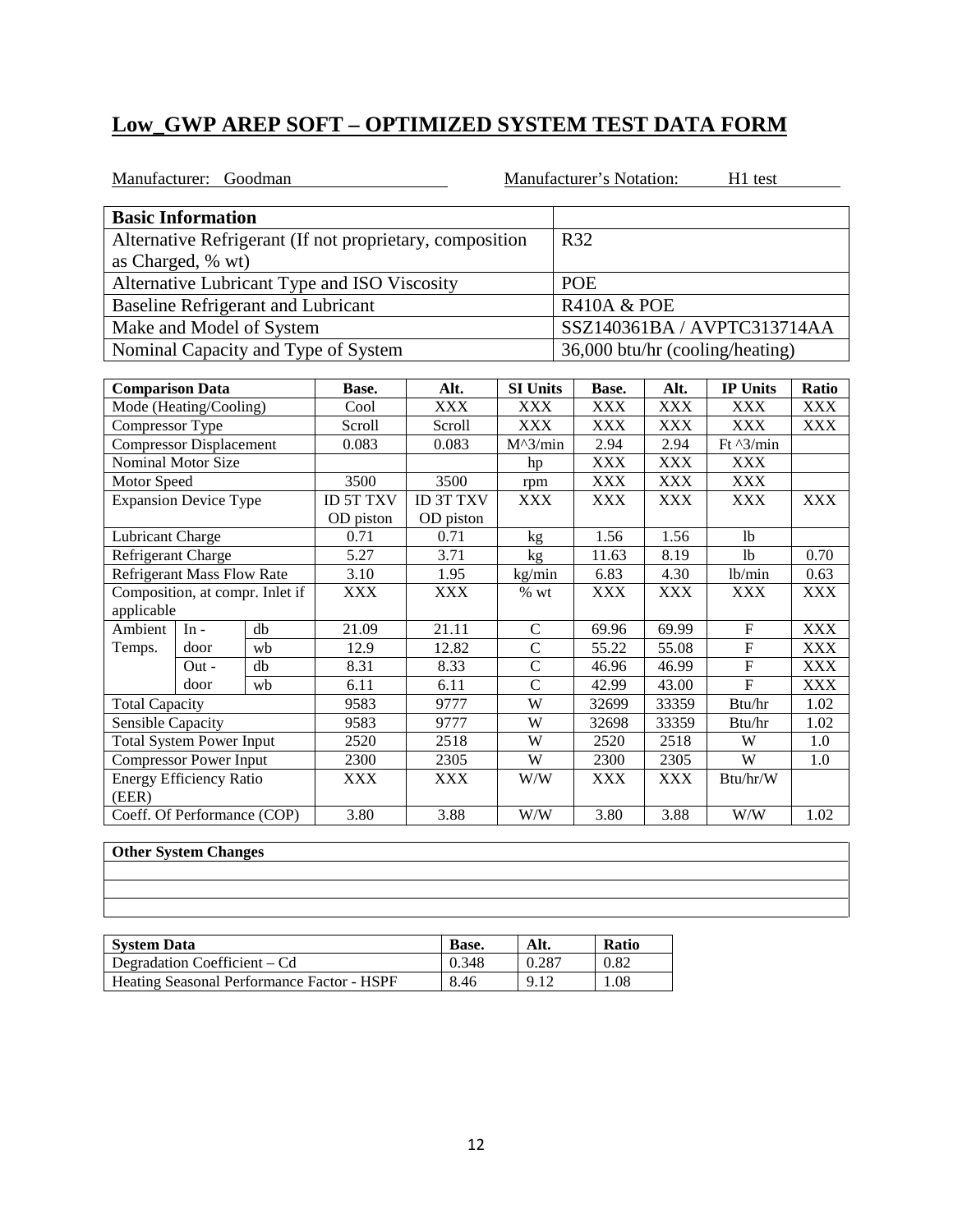Type of System: air-source split HP <br>
(e.g., SSHP, window RAC, chiller, etc.) <br>
(and composition as charged, % weight, if

 $($ and composition as charged,  $%$  weight, if not proprietary)

| <b>Air/Water Side Data</b> | Base.         | Alt.          | <b>SI Units</b>  | Base.         | Alt.          | <b>IP Units</b>    | Ratio         |
|----------------------------|---------------|---------------|------------------|---------------|---------------|--------------------|---------------|
| Evaporator                 | <b>XXXXXX</b> | <b>XXXXXX</b> | <b>XXXXXX</b>    | <b>XXXXXX</b> | <b>XXXXXX</b> | <b>XXXXXX</b>      | <b>XXXXXX</b> |
| Heat Exchange Fluid        |               |               | <b>XXXXXX</b>    | <b>XXXXXX</b> | <b>XXXXXX</b> | <b>XXXXXX</b>      | <b>XXXXXX</b> |
| Flow Rate (gas)            |               |               | $m \wedge 3/min$ |               |               | ft $\frac{3}{min}$ |               |
| Flow Rate (liquid)         |               |               | L/min            |               |               | gal/min            |               |
| <b>Inlet Temperature</b>   | 8.31          | 8.33          | C                | 46.96         | 46.99         | F                  | <b>XXXXXX</b> |
| <b>Outlet Temperature</b>  |               |               | C                |               |               | F                  | <b>XXXXXX</b> |
| Condenser                  | <b>XXXXXX</b> | XXXXXX        | <b>XXXXXX</b>    | <b>XXXXXX</b> | <b>XXXXXX</b> | <b>XXXXXX</b>      | <b>XXXXXX</b> |
| Heat Exchange Fluid        |               |               | <b>XXXXXX</b>    | <b>XXXXXX</b> | <b>XXXXXX</b> | <b>XXXXXX</b>      | <b>XXXXXX</b> |
| Flow Rate (gas)            | 36.27         | 35.23         | $m \wedge 3/min$ | 1281          | 1244          | ft $\frac{3}{min}$ |               |
| Flow Rate (liquid)         |               |               | L/min            |               |               | gal/min            |               |
| <b>Inlet Temperature</b>   | 21.09         | 21.11         | $\mathcal{C}$    | 69.96         | 69.99         | F                  | <b>XXXXXX</b> |
| <b>Outlet Temperature</b>  | 34.73         | 35.87         | C                | 94.51         | 96.56         | F                  | <b>XXXXXX</b> |

| <b>Refrigerant Side Data</b>  |       | <b>Baseline</b> |       | <b>Alternative</b> |        | <b>Baseline</b> | <b>Alternative</b> |            |
|-------------------------------|-------|-----------------|-------|--------------------|--------|-----------------|--------------------|------------|
| Temperatures &                | T(C)  | $P$ [kPa]       | T(C)  | $P$ [kPa]          | T[F]   | P               | T[F]               | P          |
| <b>Pressures</b>              |       |                 |       |                    |        | [psig]          |                    | [psig]     |
| <b>Compressor Suction</b>     | 2.33  | 72.7            | 5.07  | 766.4              | 36.20  | 106.27          | 41.13              | 111.16     |
| <b>Compressor Discharge</b>   | 54.06 |                 | 62.47 | 2246.6             | 129.31 |                 | 144.44             | 325.84     |
| Condenser Inlet               | 48.88 | 2212.3          | 62.14 | 2245.3             | 119.99 | 320.87          | 143.86             | 325.66     |
| <b>Condenser Outlet</b>       | 28.11 | 2179.6          | 31.92 |                    | 82.59  | 316.12          | 89.46              |            |
| <b>Expansion Device Inlet</b> | 26.31 | 2141.4          | 28.59 |                    | 79.35  | 310.58          | 83.47              | 321.76     |
| Subcooling, at expan. device  | 10.66 | <b>XXX</b>      | 8.68  | <b>XXX</b>         | 19.19  | <b>XXX</b>      | 15.63              | <b>XXX</b> |
| <b>Evaporator Inlet</b>       |       |                 | 3.23  |                    |        |                 | 37.81              |            |
| <b>Evaporator Outlet</b>      | 2.33  | 732.7           | 2.79  | 766.4              | 36.20  | 106.27          | 37.03              | 111.16     |
| <b>Evaporator Superheat</b>   | 0.87  | <b>XXX</b>      | 0.83  | <b>XXX</b>         | 1.56   | <b>XXX</b>      | 1.49               | <b>XXX</b> |

**Data Source(s) for Refrigerant Properties**

#### **Additional Notes**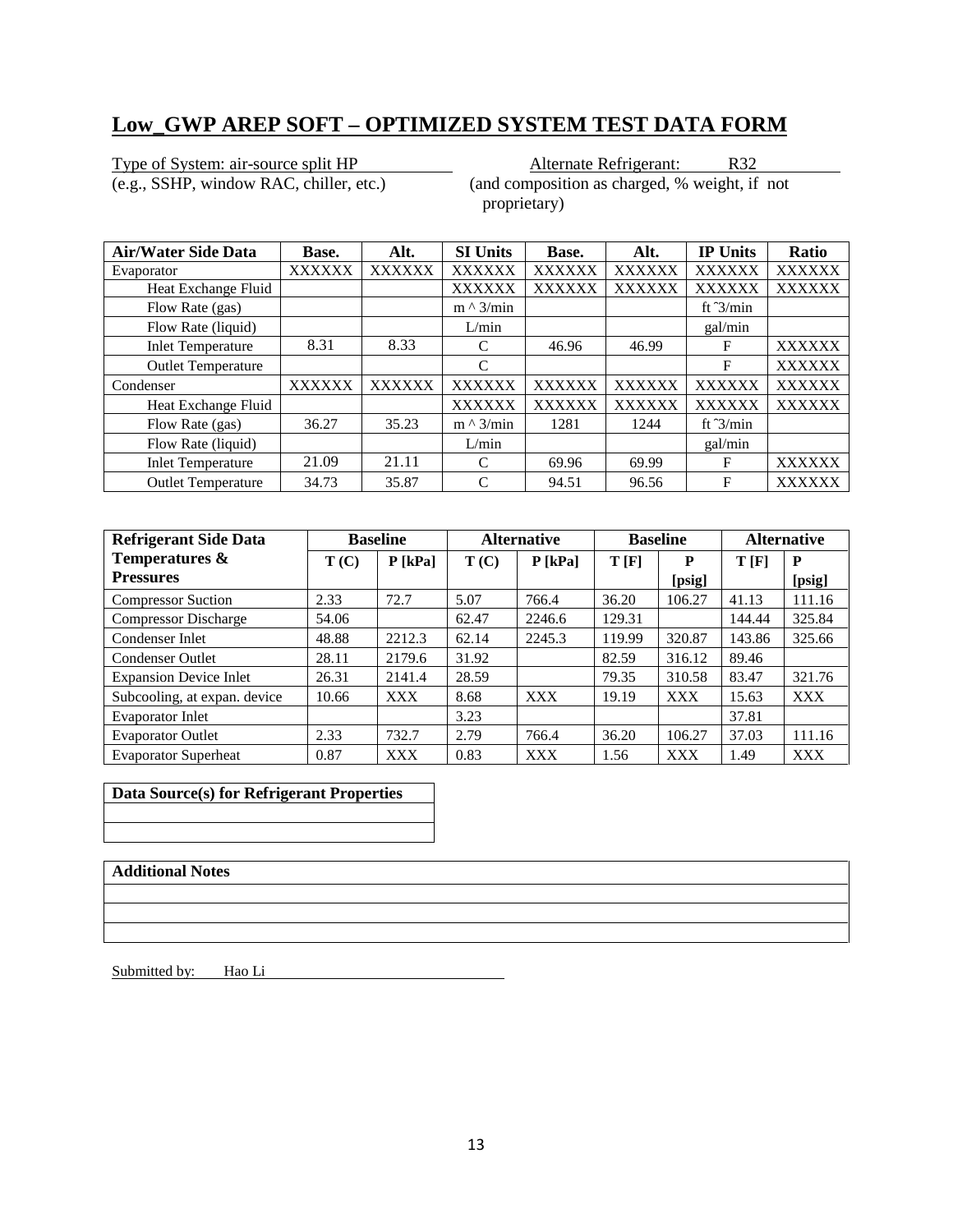|                        | Manufacturer: Goodman             |                                           |                                                          |                   |                   |     | Manufacturer's Notation: |            | H <sub>3</sub> test             |            |
|------------------------|-----------------------------------|-------------------------------------------|----------------------------------------------------------|-------------------|-------------------|-----|--------------------------|------------|---------------------------------|------------|
|                        | <b>Basic Information</b>          |                                           |                                                          |                   |                   |     |                          |            |                                 |            |
|                        |                                   |                                           | Alternative Refrigerant (If not proprietary, composition |                   |                   | R32 |                          |            |                                 |            |
|                        | as Charged, % wt)                 |                                           |                                                          |                   |                   |     |                          |            |                                 |            |
|                        |                                   |                                           | Alternative Lubricant Type and ISO Viscosity             |                   |                   |     | <b>POE</b>               |            |                                 |            |
|                        |                                   | <b>Baseline Refrigerant and Lubricant</b> |                                                          |                   |                   |     | <b>R410A &amp; POE</b>   |            |                                 |            |
|                        |                                   | Make and Model of System                  |                                                          |                   |                   |     |                          |            | SSZ140361BA / AVPTC313714AA     |            |
|                        |                                   |                                           | Nominal Capacity and Type of System                      |                   |                   |     |                          |            | 36,000 btu/hr (cooling/heating) |            |
|                        |                                   |                                           |                                                          |                   |                   |     |                          |            |                                 |            |
| <b>Comparison Data</b> |                                   |                                           | Base.                                                    | Alt.              | <b>SI Units</b>   |     | Base.                    | Alt.       | <b>IP Units</b>                 | Ratio      |
|                        | Mode (Heating/Cooling)            |                                           | Cool                                                     | <b>XXX</b>        | <b>XXX</b>        |     | <b>XXX</b>               | <b>XXX</b> | <b>XXX</b>                      | <b>XXX</b> |
| Compressor Type        |                                   |                                           | Scroll                                                   | Scroll            | <b>XXX</b>        |     | <b>XXX</b>               | <b>XXX</b> | <b>XXX</b>                      | <b>XXX</b> |
|                        | <b>Compressor Displacement</b>    |                                           | 0.083                                                    | 0.083             | $M^{\wedge}3/min$ |     | 2.94                     | 2.94       | Ft ^3/min                       |            |
|                        | <b>Nominal Motor Size</b>         |                                           |                                                          |                   | hp                |     | <b>XXX</b>               | <b>XXX</b> | <b>XXX</b>                      |            |
| Motor Speed            |                                   |                                           | 3500                                                     | $\overline{3500}$ | rpm               |     | <b>XXX</b>               | <b>XXX</b> | <b>XXX</b>                      |            |
|                        | <b>Expansion Device Type</b>      |                                           | <b>ID 5T TXV</b>                                         | <b>ID 3T TXV</b>  | <b>XXX</b>        |     | <b>XXX</b>               | <b>XXX</b> | <b>XXX</b>                      | <b>XXX</b> |
|                        |                                   |                                           | OD piston                                                | OD piston         |                   |     |                          |            |                                 |            |
| Lubricant Charge       |                                   |                                           | 0.71                                                     | 0.71              | kg                |     | 1.56                     | 1.56       | 1 <sub>b</sub>                  |            |
| Refrigerant Charge     |                                   |                                           | $\overline{5.27}$                                        | 3.71              | kg                |     | 11.63                    | 8.19       | 1 <sub>b</sub>                  | 0.70       |
|                        | <b>Refrigerant Mass Flow Rate</b> |                                           | 1.74                                                     | 0.72              | kg/min            |     | 3.83                     | 1.59       | lb/min                          | 0.42       |
|                        |                                   | Composition, at compr. Inlet if           | <b>XXX</b>                                               | <b>XXX</b>        | $%$ wt            |     | <b>XXX</b>               | <b>XXX</b> | <b>XXX</b>                      | <b>XXX</b> |
| applicable             |                                   |                                           |                                                          |                   |                   |     |                          |            |                                 |            |
| Ambient                | $In -$                            | db                                        | 21.17                                                    | 21.11             | $\mathsf{C}$      |     | 70.10                    | 70.00      | $\boldsymbol{\mathrm{F}}$       | <b>XXX</b> |
| Temps.                 | door                              | wh                                        | 13.49                                                    | 12.84             | $\overline{C}$    |     | 56.28                    | 55.12      | $\mathbf{F}$                    | <b>XXX</b> |
|                        | $Out -$                           | db                                        | $-8.34$                                                  | $-8.4$            | $\overline{C}$    |     | 16.99                    | 16.88      | $\boldsymbol{\mathrm{F}}$       | <b>XXX</b> |
|                        | door                              | wb                                        | $-9.46$                                                  | $-9.34$           | $\overline{C}$    |     | 14.97                    | 15.19      | $\overline{F}$                  | <b>XXX</b> |
| <b>Total Capacity</b>  |                                   |                                           | 5645                                                     | 6035              | W                 |     | 19262                    | 20592      | Btu/hr                          | 1.07       |
| Sensible Capacity      |                                   |                                           | 5645                                                     | 6035              | W                 |     | 19256                    | 20592      | Btu/hr                          | 1.07       |
|                        | <b>Total System Power Input</b>   |                                           | 2309                                                     | 2360              | W                 |     | 2309                     | 2360       | W                               | 1.02       |
|                        | <b>Compressor Power Input</b>     |                                           | 2093                                                     | 2135              | W                 |     | 2093                     | 2135       | W                               | 1.02       |
| (EER)                  | <b>Energy Efficiency Ratio</b>    |                                           | <b>XXX</b>                                               | <b>XXX</b>        | W/W               |     | <b>XXX</b>               | <b>XXX</b> | Btu/hr/W                        |            |
|                        | Coeff. Of Performance (COP)       |                                           | 2.44                                                     | 2.56              | $\overline{W/W}$  |     | 2.44                     | 2.56       | $\overline{W/W}$                | 1.05       |

| <u> 1990 - Jan Alexander Alexander (h. 1980).</u><br>1991 - Johann Stein, fransk politik (h. 1980).                    |  |  | the contract of the contract of the contract of the contract of the contract of |
|------------------------------------------------------------------------------------------------------------------------|--|--|---------------------------------------------------------------------------------|
|                                                                                                                        |  |  |                                                                                 |
| <u>. Andre de la componentación de la componentación de la componentación de la componentación de la componentació</u> |  |  |                                                                                 |

| <b>System Data</b>                                | Base. | Alt.  | <b>Ratio</b> |
|---------------------------------------------------|-------|-------|--------------|
| Degradation Coefficient – Cd                      | 0.348 | 0.287 | 0.82         |
| <b>Heating Seasonal Performance Factor - HSPF</b> | 8.46  | 9.12  | 1.08         |